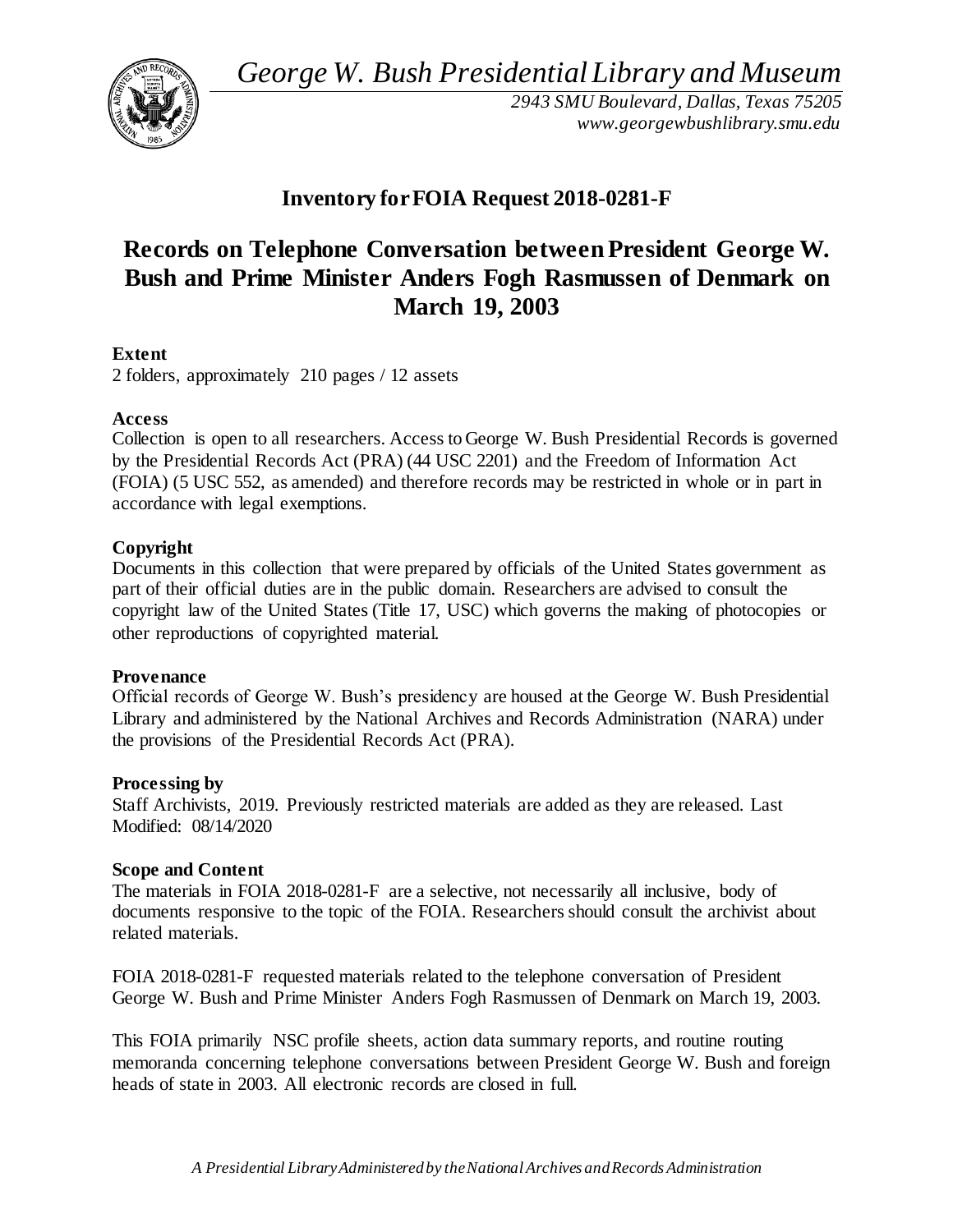Please note that a portion of classified records related to this request has not yet been processed. Additional records will be provided as they become available.

#### **System of Arrangement**

 The materials in FOIA 2018-0281-F are a systematic body of documents responsive to the topic of the FOIA. Researchers should consult an archivist about related materials.

 Documents responsive to this FOIA were found in these collection areas – Staff Member Office Files and George W. Bush Presidential Electronic Records.

 Staff Member Office Files are maintained at the folder level by staff members within their individual offices and document all levels of administration activity.

 Staff Member Office Files are processed at the folder level, that is, individual documents are not selected and removed from a folder for processing. While this method maintains folder integrity, it frequently results in the incidental processing of documents that are not wholly responsive to the subject area.

 The Executive Office of the President (EOP) instance of the Electronic Records Archive (ERA) contains electronic records created or received by President George W. Bush. These records are stored in Search and Access Sets (SAS) that represent their originating computer program, such as Exchange Email or the Worker and Visitor Entry System (WAVES). In addition to records captured from the White House's electronic systems, EOP-ERA also contains records from the home and shared drives used by White House staff.

 The following is a list of electronic search results lists (SRLs) and folders processed in response to FOIA 2018-0281-F:

#### *George W. Bush Textual Records*

**Box 1** 

#### **Staff Member Office Files**

 National Security Council – European Affairs 2003 Telcons [1] Andrusyszyn, Walter 2003 Telcons [2]

#### *George W. Bush Electronic Records*

Exchange contains 12 assets.